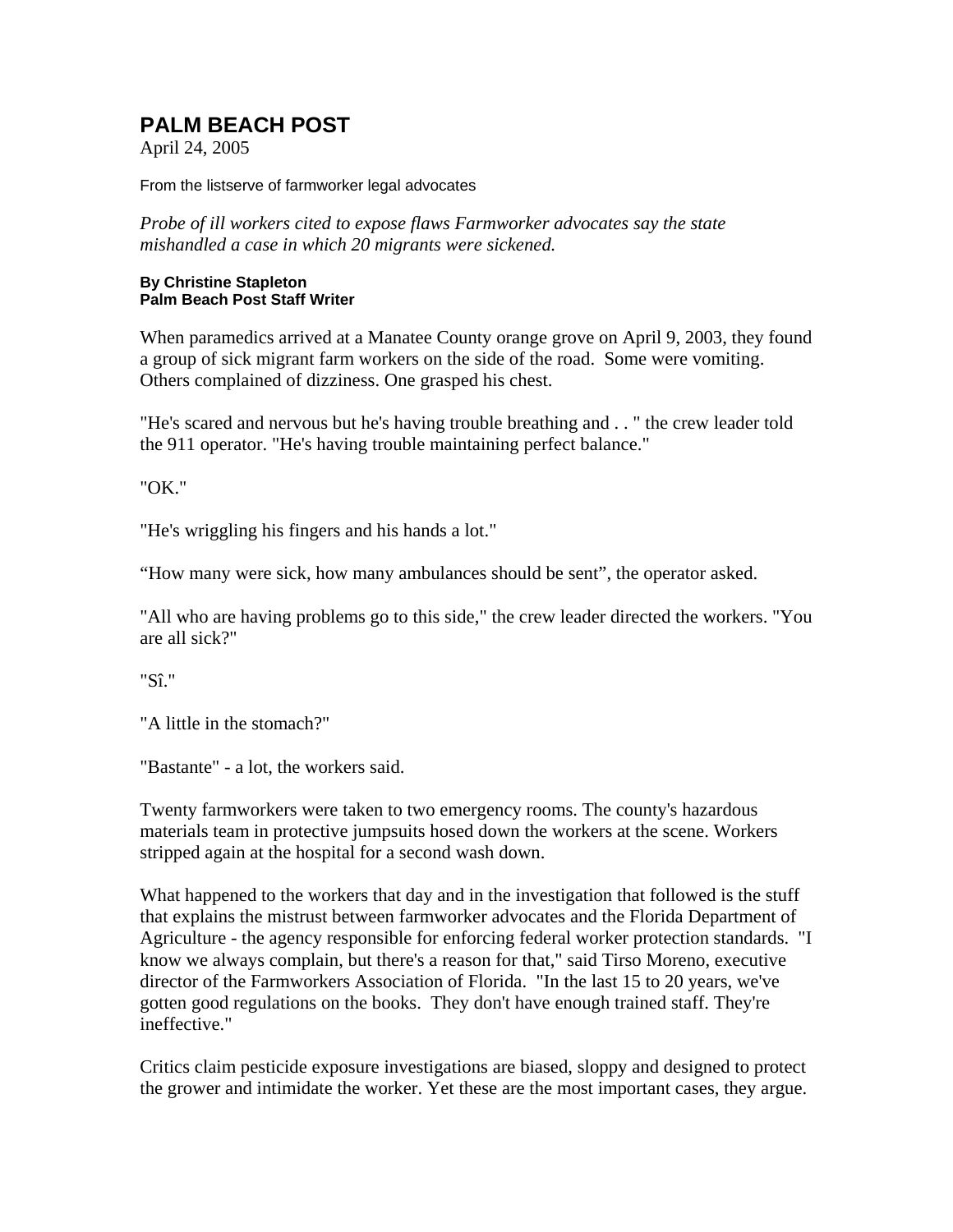If little is done to investigate pesticide complaints from those who pick Florida's food, what about the food itself, they ask. And as urban sprawl pushes development into agricultural areas, what about the families living near fields that are sprayed with pesticides? If the workers aren't safe, is the general population? "Should I, as a consumer, feel safe because the DACS (Department of Agriculture and Community Services) is on the job?" asked Greg Schell, managing attorney for the Migrant Farmworker Justice Project. "Nothing DACS does should reassure you. Maybe there are things that other agencies and things that the industry does to ensure our food is safe, but I wouldn't be reassured by anything DACS did."

## **Investigators often don't speak language**

The department says it does the best it can with what it has. There are only some 40 inspectors responsible for making sure that millions of pounds of pesticides are handled safely and applied in the appropriate concentrations to more than 10 million acres of farmland every year. The inspectors also monitor chemicals used on more than 200 million square feet of nursery foliage and more than 1,200 golf courses. Then there are the feed, seed and fertilizer inspections. "We have a resource issue," admits Dale Dubberly, chief of the Department of Agriculture and Community Services Bureau of Compliance Monitoring. In the last year, DACS has added two inspectors and one educational outreach specialist, he says.

More troubling than the paltry size of the enforcement staff is that only six of the state's inspectors speak Spanish, worker advocates say. Almost all of Florida's 180,000 to 230,000 farm workers are Latinos, and that means about one Spanish-speaking inspector for each 30,000 to 40,000 workers. None of the inspectors speak Haitian Creole, although many of the sugar workers in western Palm Beach County are from Haiti. "I've recognized that's a problem," says Dubberly. "I don't know how to improve on that, to be honest." There are 11 questions investigators must ask during a routine worker protection standard inspection. How can inspectors conduct an inspection when they can't communicate with most of the workers?

Worker advocates say inspectors often use bilingual supervisors, crew leaders and office workers to translate. "Using a supervisor as an interpreter is akin to not conducting an interview at all," said Shelly Davis, co-executive director of the Farmworker Justice Fund in Washington, D.C. "A crew chief as interpreter is completely inappropriate in our view because the workers are afraid of retaliation." DACS flatly denies that crew bosses or employers are used as translators. "The interpreter can be anyone who the worker feels comfortable talking to, but should not be a person in a position of higher authority,"

Steven Dwinell, assistant director of the DACS' Division of Agriculture and Environmental Services, wrote in an e-mail explaining the department's policies. However, the department's own preprinted affidavit that must be filled out when an inspector interviews a worker does not require the inspector to document the primary language of the worker or the name and title of the translator.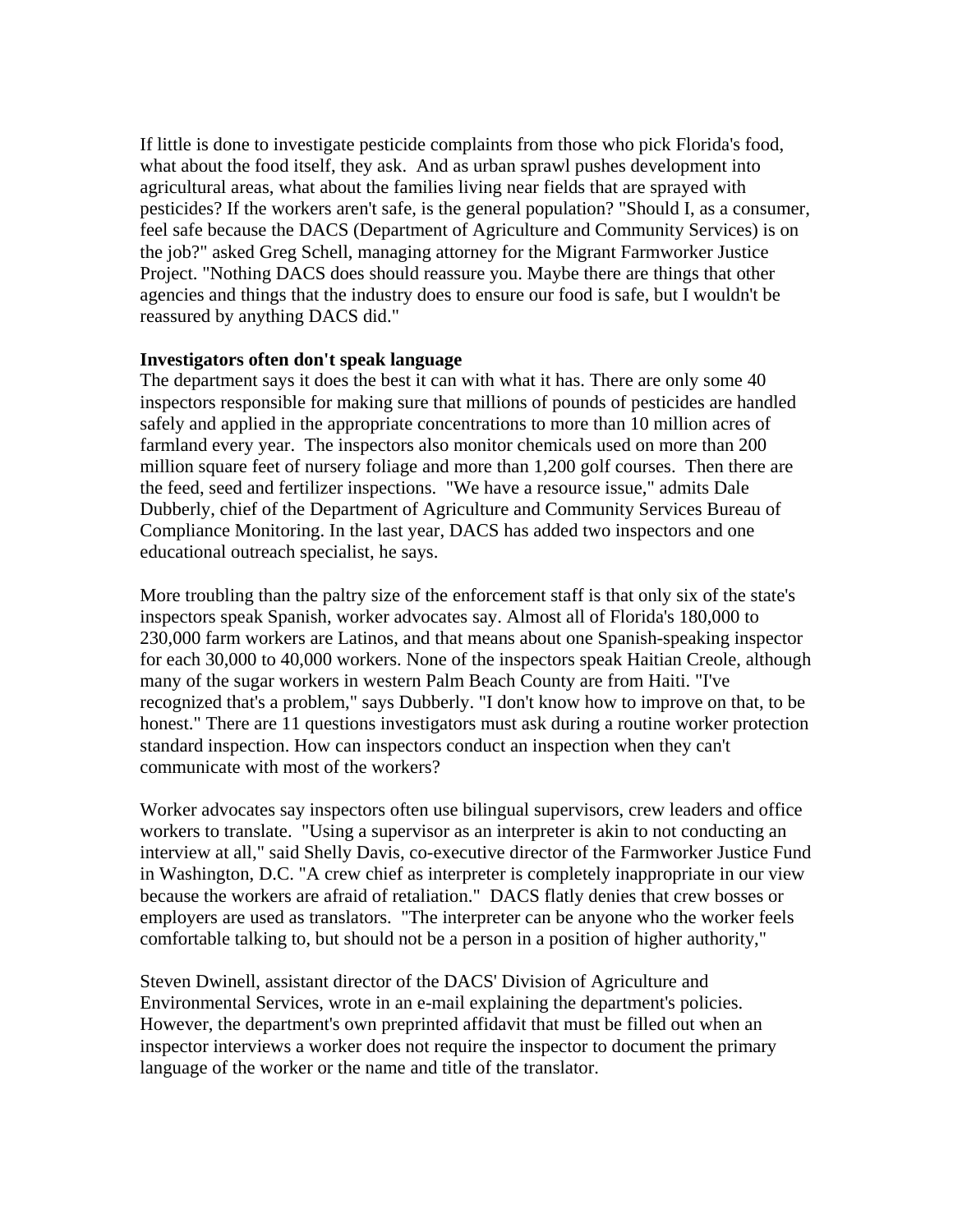#### **Policies protect corporations, critics argue**

In an angry letter to DACS in January 2004, Tania Galloni, former lawyer for Florida Legal Services Inc. who represented workers in the Manatee County case, recited a litany of investigative errors. It took the department nine days to interview workers, Galloni wrote. By that time, four of the workers had left the area. Instead of interviewing all remaining workers, investigators took statements from only four.

Although the department used a Spanish-speaking investigator to translate, all of the interviews were done at the workplace and the employer was allowed to listen. "This practice reduces the likelihood that employees will feel comfortable coming forward and speaking frankly with inspectors because they may feel retribution," Galloni wrote.

Then there is the issue of prior violations. In deciding to issue a fine, DACS considers whether there have been any prior violations. But the department considers each field, grove or farm its own entity – even if it is owned by a corporation that has had other violations at other fields, groves or farms. "For the most part, yes, we consider each location a separate entity,"

Craig Bryant, environmental manager for DACS' compliance bureau. "There is usually a different person running the show, therefore a violation at one location may not be present at another location and it would not be fair or prudent to lump them all together as one entity." That policy particularly infuriates advocates, who say it protects large corporations, which often own fields, farms and groves throughout the state.

"That's absurd," Galloni said. "The question is, is this a complaint against the employer or is this a complaint against a field?" In the case of AgMart, the conglomerate that owns the fields in Immokalee where the parents of three children born with birth defects worked, investigators found pesticide violations on four separate fields since 1999. The offenses included failing to post notices on when it was safe to reenter a field after a pesticide application, using unqualified trainers to train workers, applying a pesticide in too strong a mixture, failing to keep records and allowing a worker to apply a pesticide without proper protective clothing. The firm received warning letters -but no fines.

Finding the physical evidence to prove a pesticide caused an illness is difficult to come by. Chemicals degrade so quickly that a soil sample or a leaf collected several days after an incident often won't show the true amount of chemical applied. Wind and rain can also blow and wash away residues.

## **Many farmworkers lack safety training**

But evidence that can be gathered often isn't, worker advocates say. In the Manatee County case, investigators failed to test the workers' clothing. Doctors in the emergency room weren't given the warning label from the suspected pesticide - Sevin. If they had been, they would have learned that "to aid in confirmation of a diagnosis, urine samples should be obtained within 24 hours of exposure and immediately frozen." No urine samples were taken.